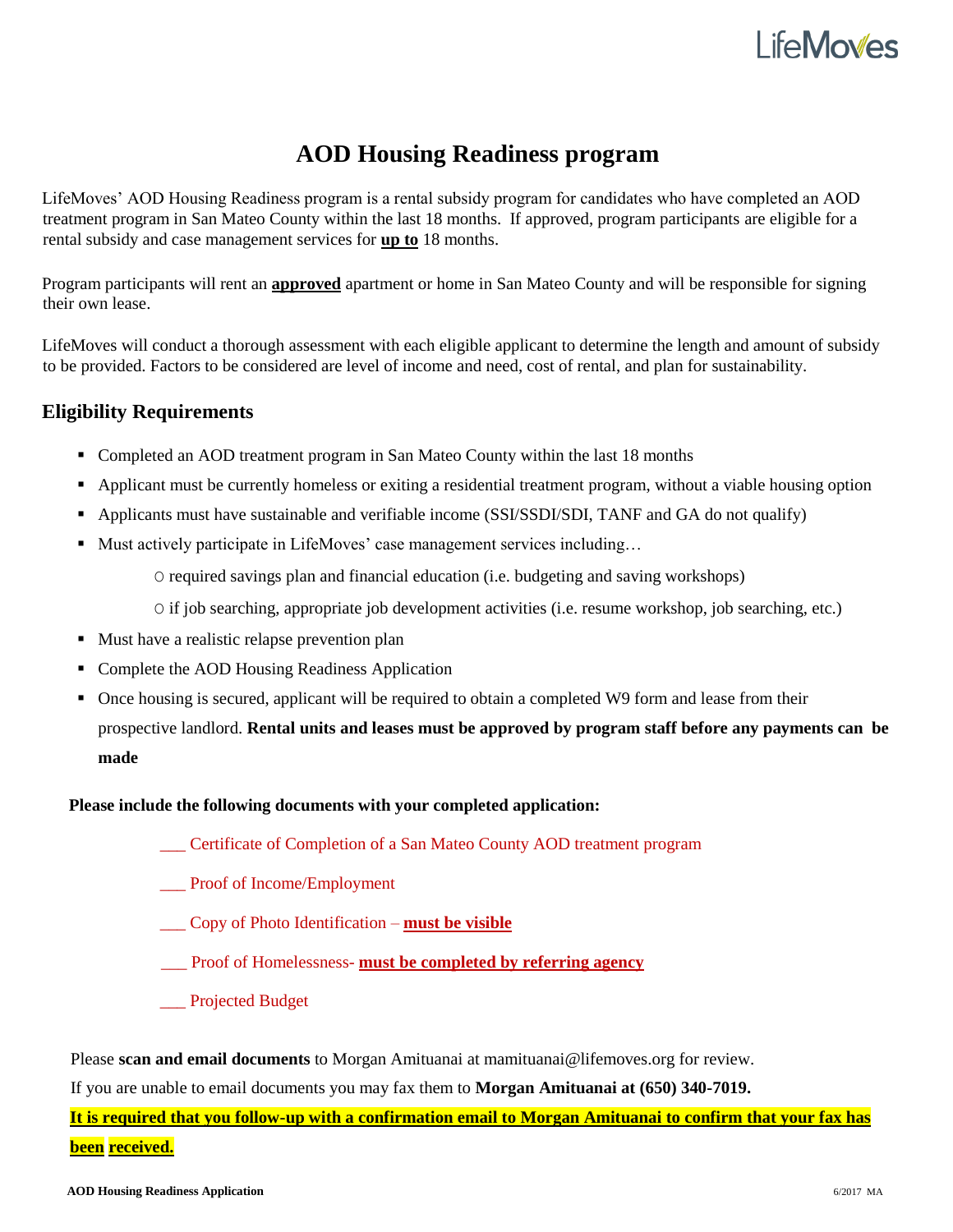# **LifeMoves**

#### **Additional Household Members**

| Name:                                                                                                                                                                |              |                      |  |
|----------------------------------------------------------------------------------------------------------------------------------------------------------------------|--------------|----------------------|--|
|                                                                                                                                                                      |              | Age:                 |  |
|                                                                                                                                                                      |              |                      |  |
|                                                                                                                                                                      |              | Age: $\qquad \qquad$ |  |
| Have you graduated from an AOD Treatment program within the last 18 months? Yes _______ No _______<br>List Treatment Programs with dates of program stay and outcome |              |                      |  |
| Program                                                                                                                                                              | <b>Dates</b> | <b>Outcome</b>       |  |
|                                                                                                                                                                      |              |                      |  |

**Please list 3 ways you are going to support your recovery and remain clean and sober** 

| ∼<br>" |  |
|--------|--|
| J.     |  |

2. \_\_\_\_\_\_\_\_\_\_\_\_\_\_\_\_\_\_\_\_\_\_\_\_\_\_\_\_\_\_\_\_\_\_\_\_\_\_\_\_\_\_\_\_\_\_\_\_\_\_\_\_\_\_\_\_\_\_ \_\_\_\_\_\_\_\_\_\_\_\_\_\_\_\_\_\_\_\_\_\_\_\_\_\_\_\_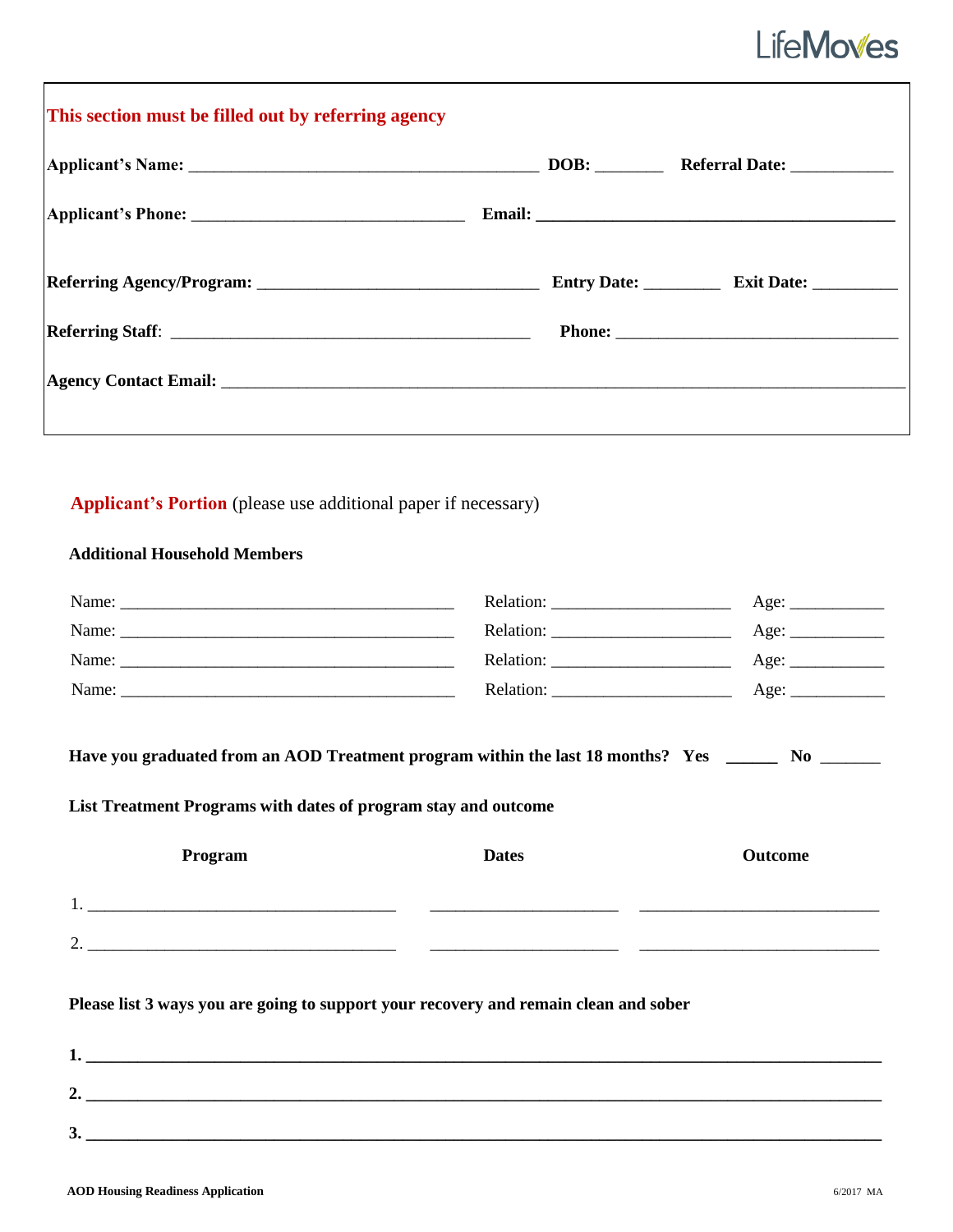# **LifeMoves**

#### **Program Goals**

#### Please list 3 ways the AOD Housing Readiness program will help you

|                                      | $2.$ $\overline{\phantom{a}}$                                                               |                                                                                                    |  |
|--------------------------------------|---------------------------------------------------------------------------------------------|----------------------------------------------------------------------------------------------------|--|
|                                      |                                                                                             | $\frac{3}{2}$<br>,我们也不能在这里的人,我们也不能在这里的人,我们也不能在这里的人,我们也不能在这里的人,我们也不能在这里的人,我们也不能在这里的人,我们也不能在这里的人,我们也 |  |
|                                      | List 3 goals you would like to accomplish in the AOD Housing Readiness program              |                                                                                                    |  |
|                                      |                                                                                             |                                                                                                    |  |
|                                      |                                                                                             | 2.                                                                                                 |  |
|                                      | List any diplomas, degrees, or certificates you have obtained (include H.S. Diploma/G.E.D.) |                                                                                                    |  |
| <b>Current Employment and Income</b> |                                                                                             |                                                                                                    |  |
|                                      |                                                                                             |                                                                                                    |  |
|                                      |                                                                                             |                                                                                                    |  |
|                                      |                                                                                             |                                                                                                    |  |
|                                      |                                                                                             |                                                                                                    |  |
| Amount of Debt:                      |                                                                                             | Evictions?<br>Dates:                                                                               |  |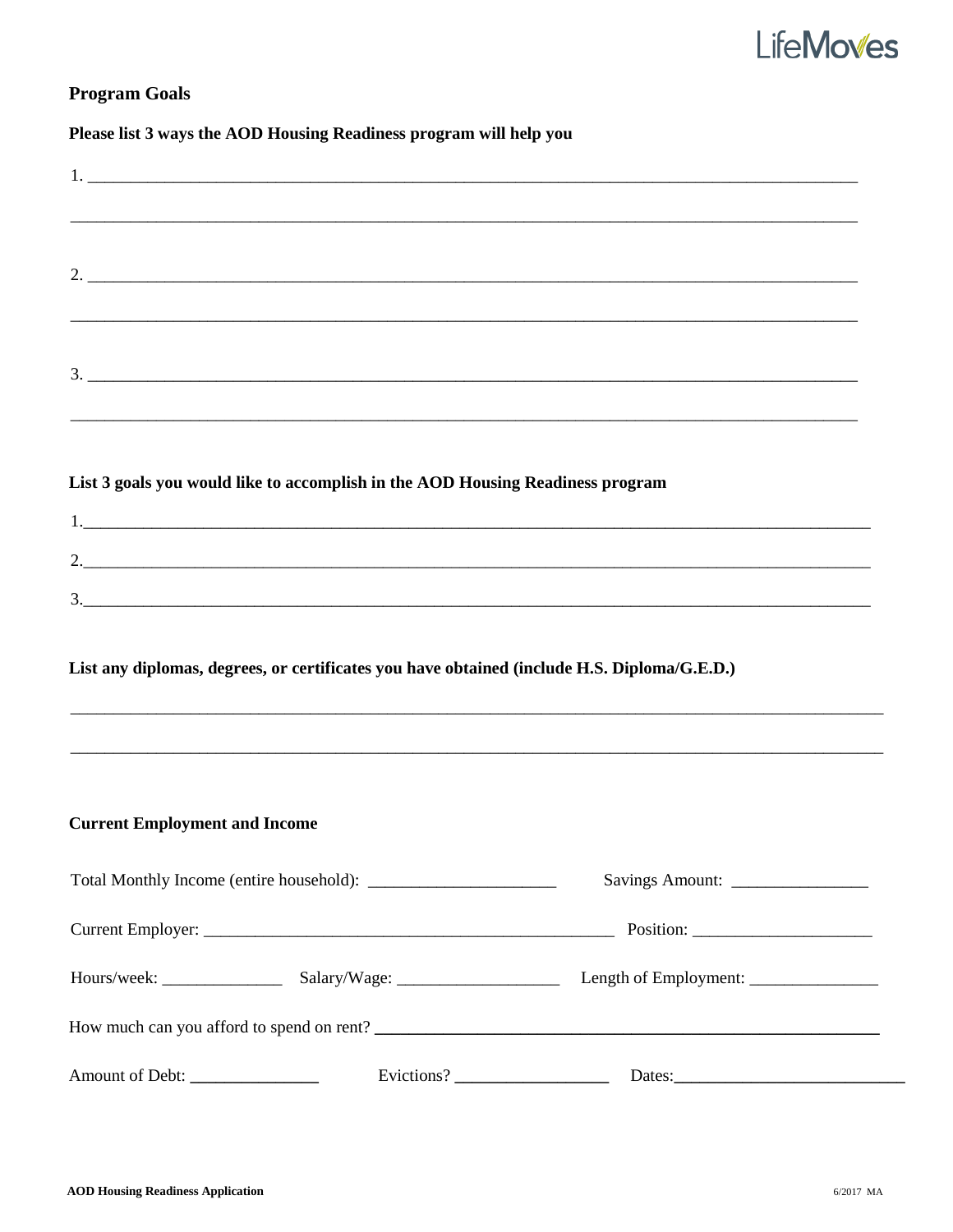## **LifeMoves**

#### Please list income from all household members (use additional paper if necessary)

| Please discuss any plans to increase your income while in the program             |  |
|-----------------------------------------------------------------------------------|--|
|                                                                                   |  |
|                                                                                   |  |
| Please discuss any plans to attend school or vocational training while in program |  |
|                                                                                   |  |
| What is your housing plan if you are not accepted into the program?               |  |
|                                                                                   |  |
|                                                                                   |  |
|                                                                                   |  |
|                                                                                   |  |
|                                                                                   |  |
|                                                                                   |  |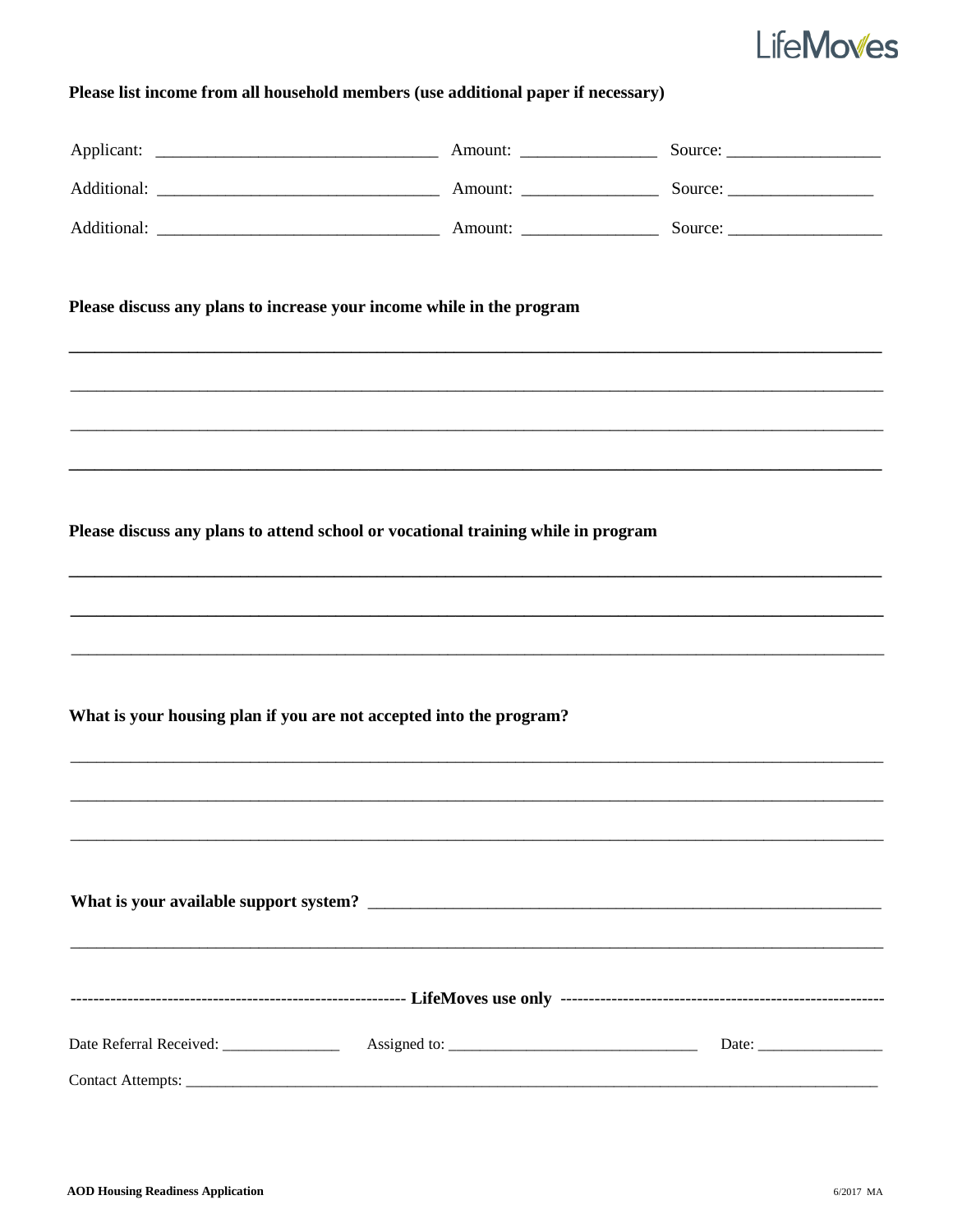

### **Projected Monthly Budget**

This budget is designed to help you determine how much you can afford to pay for housing by estimating what your projected income and expenses will be each month.

|                                                                                                                                                                                                                                                      | <b>MONTHLY</b><br><b>Household Income</b><br>(after taxes)                                                                                                                                                                                                                                                                                                                                                                                                                                                                                                                                                                                                                  |                                                                                                                                                                                                                                                                                                       | <b>Monthly Expenses</b>                                                                                                                                                                                                                                                                                                                                                                                                                                                                                                                                                                                                                                                                                                                |
|------------------------------------------------------------------------------------------------------------------------------------------------------------------------------------------------------------------------------------------------------|-----------------------------------------------------------------------------------------------------------------------------------------------------------------------------------------------------------------------------------------------------------------------------------------------------------------------------------------------------------------------------------------------------------------------------------------------------------------------------------------------------------------------------------------------------------------------------------------------------------------------------------------------------------------------------|-------------------------------------------------------------------------------------------------------------------------------------------------------------------------------------------------------------------------------------------------------------------------------------------------------|----------------------------------------------------------------------------------------------------------------------------------------------------------------------------------------------------------------------------------------------------------------------------------------------------------------------------------------------------------------------------------------------------------------------------------------------------------------------------------------------------------------------------------------------------------------------------------------------------------------------------------------------------------------------------------------------------------------------------------------|
| Wages (Adult 1)<br>Wages (Adult 2)<br>Wages (Adult 3)<br>Wages (Adult 4)<br><b>GA</b><br><b>SSI</b><br><b>SSDI</b><br>Social Security<br><b>Veterans Benefits</b><br><b>Unemployment Benefits</b><br>Food Stamps<br>Child Support<br>Other (Specify) | $\frac{1}{2}$<br>$\sim$<br>$\frac{1}{2}$<br>the control of the control of the con-<br>$\frac{\sqrt{2}}{2}$<br>$\frac{1}{\sqrt{1-\frac{1}{2}}}\frac{1}{\sqrt{1-\frac{1}{2}}}\frac{1}{\sqrt{1-\frac{1}{2}}}\frac{1}{\sqrt{1-\frac{1}{2}}}\frac{1}{\sqrt{1-\frac{1}{2}}}\frac{1}{\sqrt{1-\frac{1}{2}}}\frac{1}{\sqrt{1-\frac{1}{2}}}\frac{1}{\sqrt{1-\frac{1}{2}}}\frac{1}{\sqrt{1-\frac{1}{2}}}\frac{1}{\sqrt{1-\frac{1}{2}}}\frac{1}{\sqrt{1-\frac{1}{2}}}\frac{1}{\sqrt{1-\frac{1}{2}}}\frac{1}{\sqrt{1-\frac{1}{2}}}\frac{1}{\sqrt{1-\frac{$<br>$\frac{\text{S}}{\text{S}}$<br>$\frac{1}{2}$<br>$\frac{\text{S}}{\text{S}}$<br>$\frac{\sqrt{2}}{2}$<br>$\frac{1}{2}$<br>\$ | <b>Projected Rent</b><br>Groceries<br>PG&E/Utilities<br>Phone/Cell<br>Cable/Internet<br>Water/Garbage<br>Renter's Insurance<br>Gas<br><b>Bus/Train Tickets</b><br><b>Car Payment</b><br>Car Insurance<br>Laundry<br>Medical/Dental<br>Toiletries                                                      | $\qquad \qquad \$$<br>$\frac{1}{2}$<br>$\frac{1}{2}$<br>$\qquad \qquad \bullet$<br>$\begin{picture}(20,10) \put(0,0){\vector(1,0){100}} \put(15,0){\vector(1,0){100}} \put(15,0){\vector(1,0){100}} \put(15,0){\vector(1,0){100}} \put(15,0){\vector(1,0){100}} \put(15,0){\vector(1,0){100}} \put(15,0){\vector(1,0){100}} \put(15,0){\vector(1,0){100}} \put(15,0){\vector(1,0){100}} \put(15,0){\vector(1,0){100}} \put(15,0){\vector(1,0){100}} \$<br>$\qquad \qquad \, \text{\bf $s$}\; \underline{\hspace{10mm}}$<br>$\frac{\text{S}}{\text{S}}$<br>$\qquad \qquad \bullet$<br>$\sim$<br>$\frac{\text{S}}{\text{S}}$<br>$\sim$<br>$\qquad \qquad \bullet$<br>$\frac{\text{S}}{\text{S}}$                                         |
| <b>Total Monthly Income</b>                                                                                                                                                                                                                          | $\mathcal{S}_{-}$<br><u> 1986 - Jan Samuel Barbara, politik e</u> ta p<br>$\sim$                                                                                                                                                                                                                                                                                                                                                                                                                                                                                                                                                                                            | <b>Infant Supplies</b><br>Cleaning/Household<br>Supplies<br>School Lunches/Eating<br>out<br>Entertainment<br>Restitution/Loans<br><b>Credit Card Payments</b><br>Other Debt<br>Savings DON'T TOUCH<br>Savings-Emergencies<br>Savings-Clothing/Shoes<br>Savings- Car Repairs<br>Savings for Gifts/Toys | $\sim$<br>$\qquad \qquad \, \text{\bf $s$}\; \underline{\hspace{10mm}}$<br>$\frac{\text{S}}{\text{S}}$<br>$\sim$<br>$\qquad \qquad \, \text{\bf $s$}\; \underline{\hspace{10mm}} \qquad \qquad \, \text{\bf $m$}$<br>$\qquad \qquad \, \text{\bf $s$}\; \underline{\hspace{10mm}} \qquad \qquad \, \text{\bf $p$}$<br>$\frac{\text{S}}{\text{S}}$<br>$\sim$<br>$\sim$<br>$\sim$<br>$\begin{picture}(20,10) \put(0,0){\line(1,0){10}} \put(15,0){\line(1,0){10}} \put(15,0){\line(1,0){10}} \put(15,0){\line(1,0){10}} \put(15,0){\line(1,0){10}} \put(15,0){\line(1,0){10}} \put(15,0){\line(1,0){10}} \put(15,0){\line(1,0){10}} \put(15,0){\line(1,0){10}} \put(15,0){\line(1,0){10}} \put(15,0){\line(1,0){10}} \put(15,0){\line(1$ |
| <b>Total Monthly Income</b><br><b>Less Total Expenses</b>                                                                                                                                                                                            | $\sim$<br>$\sim$                                                                                                                                                                                                                                                                                                                                                                                                                                                                                                                                                                                                                                                            | Other:<br>Other:                                                                                                                                                                                                                                                                                      | $\frac{\text{S}}{\text{S}}$<br>$\sim$<br>$\begin{picture}(20,20) \put(0,0){\vector(1,0){100}} \put(15,0){\vector(1,0){100}} \put(15,0){\vector(1,0){100}} \put(15,0){\vector(1,0){100}} \put(15,0){\vector(1,0){100}} \put(15,0){\vector(1,0){100}} \put(15,0){\vector(1,0){100}} \put(15,0){\vector(1,0){100}} \put(15,0){\vector(1,0){100}} \put(15,0){\vector(1,0){100}} \put(15,0){\vector(1,0){100}} \$<br>$\qquad \qquad \  \, {\sf S} \underline{\hspace{1.5cm}} \underline{\hspace{1.5cm}}$                                                                                                                                                                                                                                    |
| <b>Balance</b>                                                                                                                                                                                                                                       | $\frac{\text{S}}{\text{S}}$                                                                                                                                                                                                                                                                                                                                                                                                                                                                                                                                                                                                                                                 | <b>Total Expenses</b>                                                                                                                                                                                                                                                                                 | $\frac{\text{S}}{\text{S}}$                                                                                                                                                                                                                                                                                                                                                                                                                                                                                                                                                                                                                                                                                                            |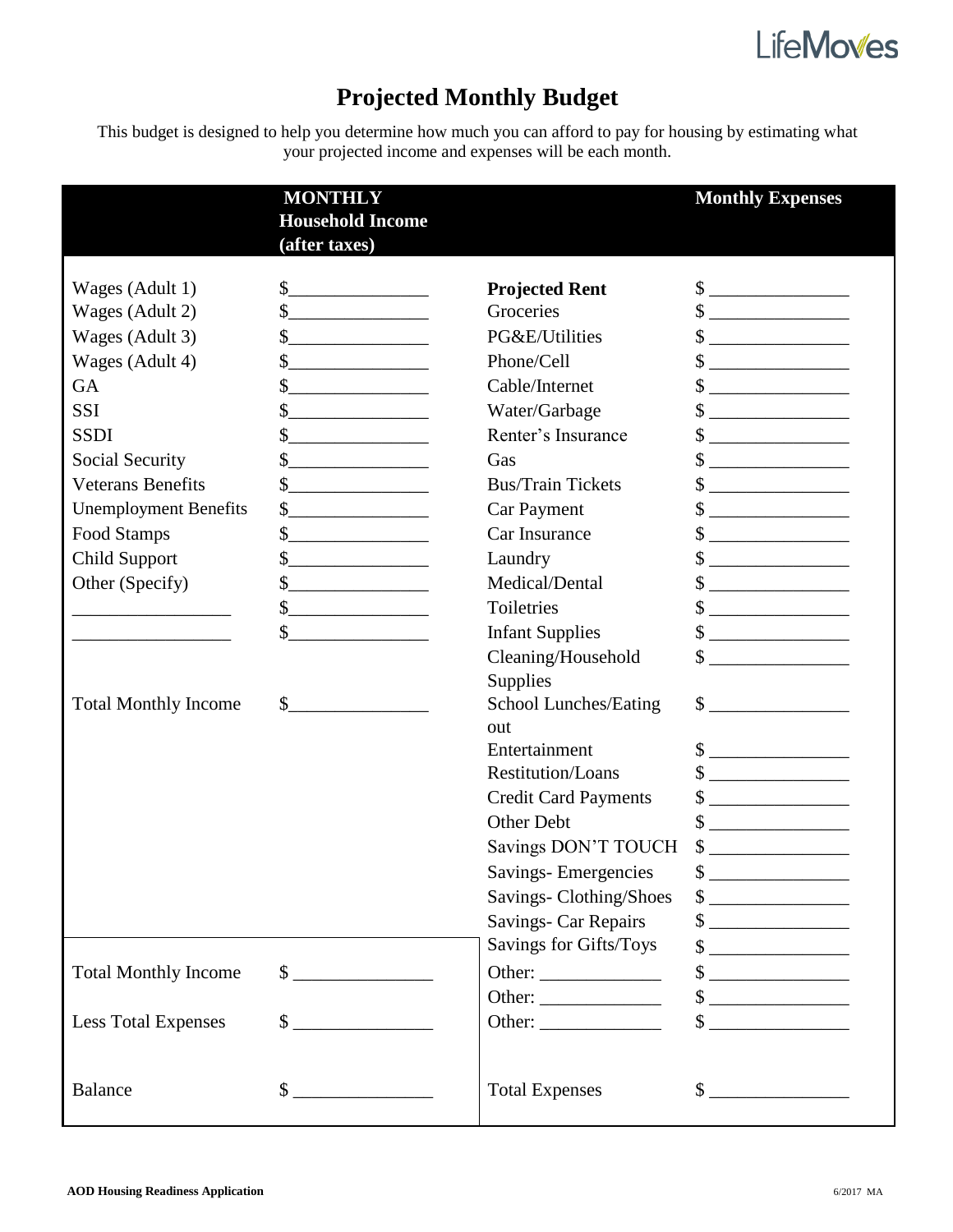

#### **LIFEMOVES HOUSING FIRST PROGRAMMING**

#### **HOMELESS CERTIFICATION**

**For Housing First and AOD Housing Readiness**

| $(Check\ one)$ |                                                                                                                                                                                                                                                                                                                                                                                                     |  |
|----------------|-----------------------------------------------------------------------------------------------------------------------------------------------------------------------------------------------------------------------------------------------------------------------------------------------------------------------------------------------------------------------------------------------------|--|
|                | In places not meant for human habitation, such as cars, parks, sidewalks, abandoned buildings (on the street).                                                                                                                                                                                                                                                                                      |  |
|                | In an emergency shelter.<br>Name/Location of Shelter:                                                                                                                                                                                                                                                                                                                                               |  |
|                | In transitional or supportive housing for homeless persons who originally came from the streets or emergency shelters.<br>Name/Location of Shelter:                                                                                                                                                                                                                                                 |  |
|                | In any of the above places but is spending a short time (up to 30 consecutive days) in a hospital or other institution.<br>Name/Location of Institution:                                                                                                                                                                                                                                            |  |
|                | Is being discharged within 30 calendar days from an institution, such as a mental health or substance abuse treatment<br>facility or a jail/prison, in which the person has been a resident for more than 30 consecutive days and no subsequent<br>residence has been identified and the person lacks the resources and support networks needed to obtain housing.<br>Name/Location of Institution: |  |
|                | Is living in housing but is within one week of being evicted from the dwelling by the lease holder.                                                                                                                                                                                                                                                                                                 |  |

I certify that the above information is correct to the best of my knowledge and that I have the appropriate documentation on file. Verification of homelessness will be available upon request.

| Signature           | <b>Agency Name</b> |
|---------------------|--------------------|
|                     |                    |
|                     |                    |
|                     |                    |
|                     |                    |
| <b>Printed Name</b> | Address            |
|                     |                    |
|                     |                    |
|                     |                    |
|                     |                    |
| Title               | City, State, Zip   |
|                     |                    |
|                     |                    |
|                     |                    |
|                     |                    |
| Date                | Phone Number       |
|                     |                    |